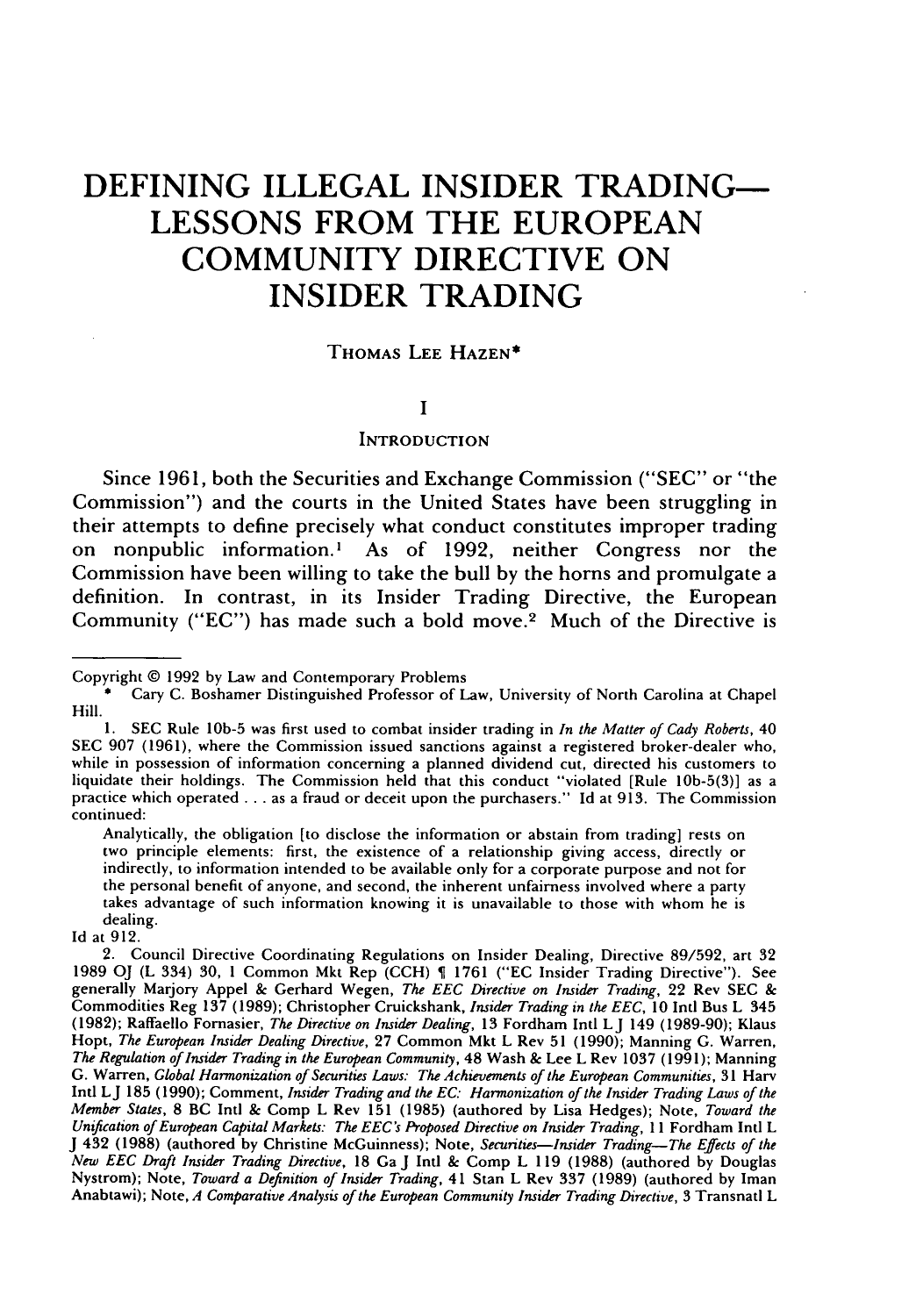premised upon existing insider trading legislation.3 While the **EC** Directive borrows from concepts developed **by U.S.** courts, it provides a needed degree **of certainty** that is sorely lacking in **U.S.** law.

# II

## **U.S. LAw ON INSIDER TRADING**

In the United States, liability for trading on the basis of nonpublic information is premised primarily on an anti-fraud rule, **SEC** Rule **lOb-5.** Since Rule **lOb-5** is grounded on fraud, the plaintiff must show that the information was used or given in violation of a fiduciary or comparable duty. <sup>4</sup>

Basing prohibitions against trading on nonpublic information upon a fiduciary or comparable duty has led to somewhat tortured analyses. For example, courts have found a Rule **lOb-5** obligation based on the doctorpatient relationship<sup>5</sup> and, on appropriate facts, a familial relation-

4. *Chiarella v United States,* 445 US 222 (1980). See also, for example, *Bateman Eichler, Hill Richards, Inc. v Berner,* 472 US 299, 311-12 n21 (1985); *Dirks v SEC,* 463 US 646, 663 n23 (1983); *United States v Carpenter,* 791 F2d 1024, aff'd by an equally divided Court, 484 US 19 (1987). See generally Barbara Aldave, *The Misappropriation Theory: Carpenter and its Aftermath,* 49 Ohio St L J 373 **(1988).**

**<sup>231 (1990)</sup>** (authored by Zachary Winner); Note, *A New Look at the European Economic Community Directive on Insider Trading,* 23 Vanderbilt J Transnatl L 135 (1990) (authored by Amy Stutz).

<sup>3.</sup> The varying approaches to insider trading regulation are discussed in Harvey L. Pitt & David B. Hardison, *Games Without Frontiers: Trends in the International Response to Insider Trading*, 55 Law & Contemp Probs 199 (Autumn 1992). See generally Barbara Banoff, *The Regulation of Insider Trading in the United States, United Kingdom and Japan,* 9 Mich Yearbook Intl Legal Stud 145 (1988); Joseph Blum, *The Regulation of Insider Trading in Germany: Who's Afraid of Self-Restraint,* 7 Nw J Intl L & Bus 507 (1986); Ronald Bornstein & Elaine Dugger, *International Regulation of Insider Trading,* 1987 Colum Bus L Rev 375; Robert Briner, *Insider Trading in Switzerland,* 10 Intl Bus L 348 (1982); Francois Duhot, *French Regulations on Disclosure Obligations and on Insider Trading,* 2 Intl Bus L 96 (1974); Stephen Herne, *Inside Information: Definitions in Australia, Canada, the UK and the US,* 8 J Comp Bus & Cap Mkt L 1 (1986); Klaus Hopt, *Insider Trading on the Continent,* 4 J Comp Corp L & Sec Reg 379 (1982); Mary Houle, *Survey of National Legislation Regulating Insider Trading,* 9 Mich Yearbook Intl Legal Stud 209 (1988); Fenwick Huss & Burt Leete, *Insider Trading Regulations: A Comparison of Judicial and Statutory Sanctions,* 25 Am Bus LJ 301 (1987); Hans-Michael Kraus, *Securities Regulation in Germany? Investors' Remedies for Misleading Statements by Issuers,* 18 Intl L 109 (1984); James Lightburn, *Insider Trading in France,* 7 Intl Fin L Rev 23 (1988); Phillip Pillai, *Current Developments in Insider Trading in Singapore and Malaysia,* 16 Malaya L Rev 107 (1974); Edward Rosenbaum, et al, *Corporate and Investment Attitudes Toward Insider Trading in Canada,* 8 Can Bus L J 485 (1984); James Sarna, *Japan and Insider Trading:* Some Problems When There Are Different Definitions of Right and Wrong, 14 ILSA I Intl L 67 (1990); Misac Tatsuta, *Enforcement oflapanese Securities Legislation,* 1J Comp Corp L & Sec Reg 95, 112 (1978); Andre Tunc, *The Reform of French Insider Trading Law,* 4 Company L 205 (1983); Patrick Wallace, *Who Is Subject to the Prohibition Against Insider Trading: A Comparative Study of American, British and French Law, 15* Sw U L Rev 217 (1985); Larry Zoglin, *Insider Trading in Japan: A Challenge to the Integration of the Japanese Equity Market into the Global Securities Market,* 1987 Colum Bus L Rev 419; Note, *Insider Trading and the Internationalization of the Securities Markets,* 27 Colum J Transnatl L 409 (1989) (authored by Michael Gerstenzang); Note, *Regulation of Insider Trading in Hong Kong,* 10 Hastings Intl & Comp L Rev 647 (1987) (authored by Jonathan Gafni).

**<sup>5.</sup>** In *United States v Willis,* **737** F Supp **269 (SD** NY **1990),** a psychiatrist was indicted under Rule **lOb-5** for allegedly trading on information obtained from a patient in the course of treatment. The patient was the spouse of a noted corporate executive, who was considering becoming chief executive officer of Bank America Corp. Armed with this information, the psychiatrist purchased Bank America stock. The court upheld the indictment since the psychiatrist received the information while in a position of trust and confidence, and breached that trust when he acted on that information for his personal benefit. The psychiatrist argued that since he was not directed to keep the information confidential, he could not be said to have violated any duty. The court rejected that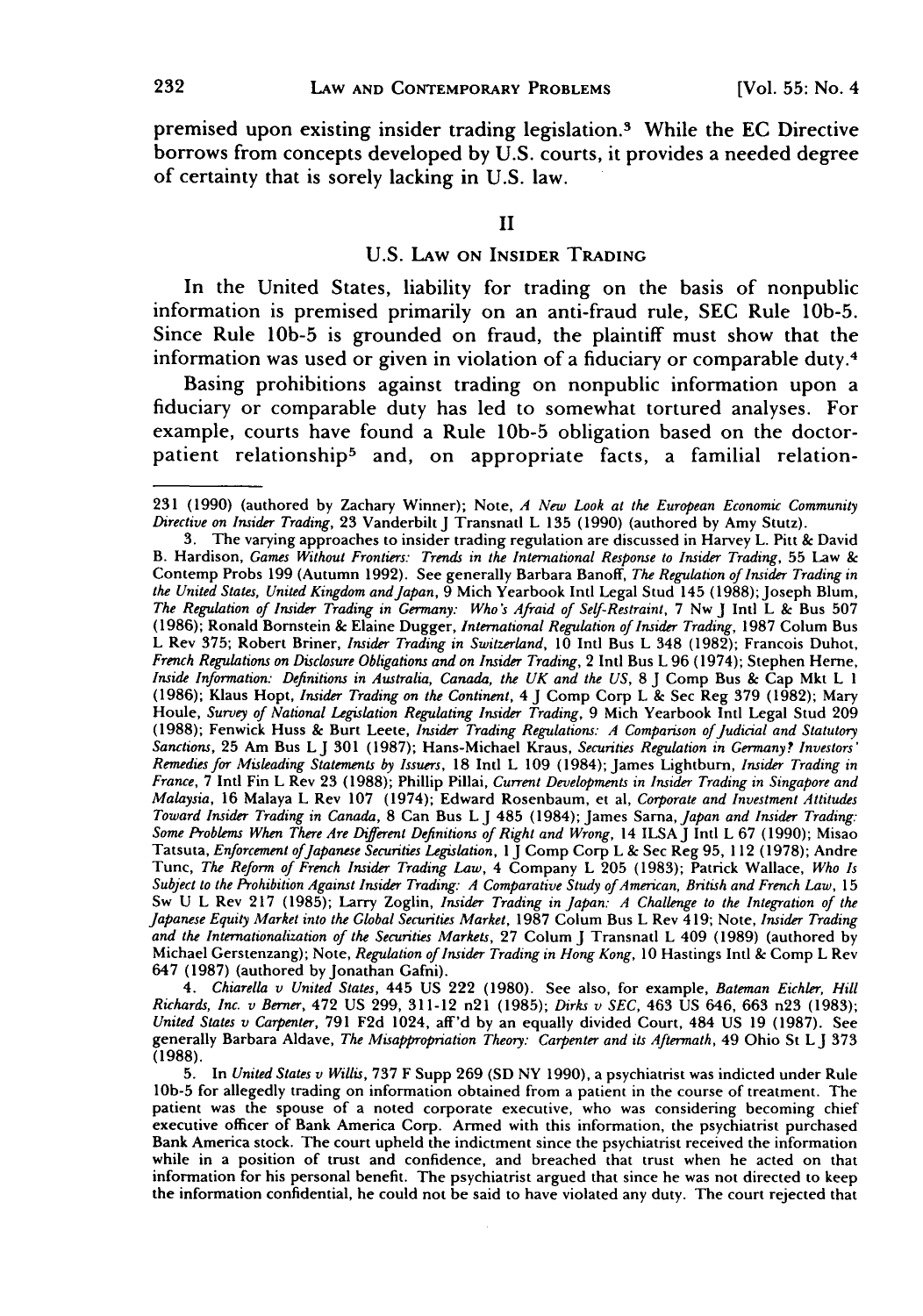ship.6 Thus, in *United States v. Chestman,7* all eleven of the judges seemed to agree that a family relationship that is intertwined with a business relationship would be sufficient. Five of the eleven judges found such a confidential relationship based on marriage alone. Characterizing the husband-wife relationship as confidential is, of course, a defensible position. However, the folly of requiring such an antecedent relationship before applying the "disclose or abstain" rule should be evident. One cannot seriously contend that Congress enacted the securities laws to protect the sanctity of the doctor/patient, husband/wife, or father/son relationship or, for that matter, state law fiduciary duties of officers or managers to stockholders. To premise an insider trading violation on such a relationship is thus a quirk of U.S. law.

The primary basis of confusion in the United States is the extent to which Rule **lOb-5** applies to persons who are not true insiders. There have been attempts to apply the rule to those who obtained the information from someone other than the issuer, and even to apply the rule to remote tippees.<sup>8</sup> However, the cases have failed to provide a reasoned line of decisions. The confused, and in many instances conflicting, state of the law in the United States is easily exposed by examination of the facts in a few of the leading cases.

The Second Circuit has held that a printer of financial documents who traded on the basis of confidential information belonging to his employer did so in violation of Rule **lOb-5** because he misappropriated the information. <sup>9</sup> Four years earlier, in *Chiarella v. United States*,<sup>10</sup> the Supreme Court had opened the door by indicating that although the knowing possession of information was not sufficient for a Rule **1Ob-5** violation, a showing that the information was "misappropriated" in breach of a fiduciary duty might be.<sup>11</sup> In a subsequent decision, the Supreme Court was split four to four in a case raising questions as to the vitality of the misappropriation theory of Rule lOb-5 liability. 12

10. 445 US 222 (1980).

argument, reasoning that the information that was passed on to the psychiatrist was confidential by its very nature, and thus he was not a remote tippee but rather breached a position of trust. Following the Second Circuit's decision in *United States v. Chestman,* 947 F2d **551** (2d Cir 1991) (en banc), the court permitted Dr. Willis to withdraw his guilty plea but then once again refused to dismiss the indictment. *United States v Willis,* 23 Sec Reg & L Rep (BNA) 1698 (1991). Following that decision, Dr. Willis reentered his guilty plea. See *Psychiatrist Enters Second Guilty Plea to Charges He Traded on Patient's Data,* 24 Sec Reg & L Rep (BNA) 7 (1992).

<sup>6.</sup> *Chestman,* 947 F2d 551 (2d Cir 1991) (en banc).

<sup>7.</sup> **Id.** See generally Thomas L. Hazen, United States v. Chestman--Trading *Securities on the Basis of Nonpublic Information in Advance of a Tender Offer,* 57 Brooklyn L Rev 595 (1991).

<sup>8.</sup> See, for example, *SEC v Switzer,* 590 F Supp 756 (WD Okla 1984) (ruling that Rule **lOb-5** does not apply to someone overhearing a conversation containing material nonpublic information).

<sup>9.</sup> *SEC v Materia,* 745 F2d 197 (2d Cir 1984) (printer violated Rule 1Ob-5 by purchasing a target company's stock in reliance on nonpublic information obtained from client planning to make a tender offer).

**<sup>11.</sup>** Id at 232-35. See id at 238 (Stevens concurring).

<sup>12.</sup> *United States v Carpenter,* 791 F2d 1024 (2d Cir 1986), aff'd in part and aff'd in part by an equally divided Court, 484 US 19 (1987) (conviction of Wall Street Journal reporter and friends for violations of the securities laws and federal Mail Fraud Act; the securities conviction was affirmed by an equally divided Court while the mail fraud conviction was unanimously affirmed).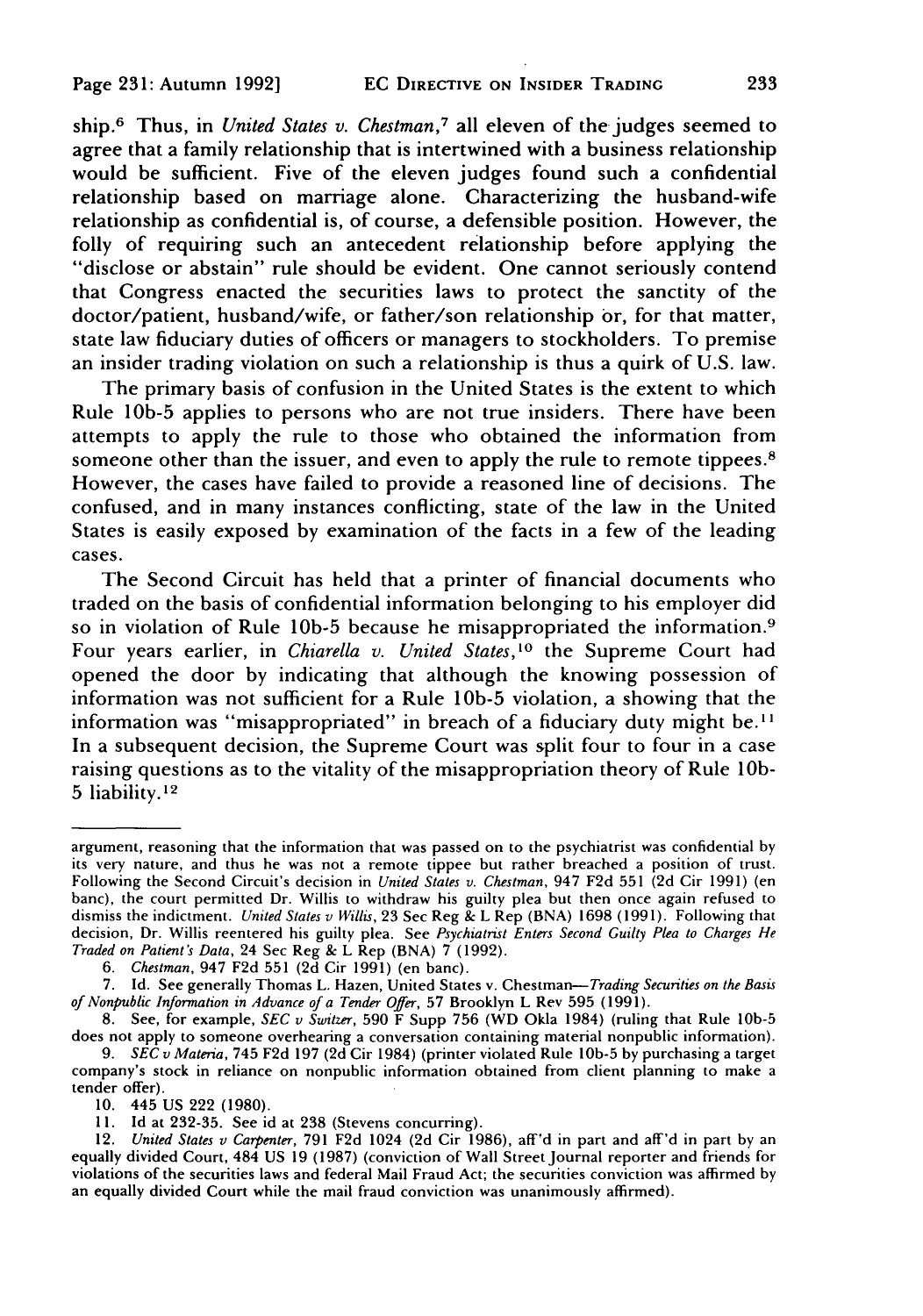*Dirks v. SEC* was another decision in the wake of *Chiarella* where the Supreme Court had occasion to further elaborate upon the type of duty that is necessary to trigger the "disclose or abstain" obligation.<sup>13</sup> In *Dirks*, the court held that a tippee of inside information will not be held accountable unless the tipper was himself or herself acting in violation of a fiduciary duty. <sup>1</sup> <sup>4</sup>*Dirks* involved an enforcement action against an investment advisor who had been informed by an inside whistleblower that Equity Funding Corporation was involved in serious accounting fraud (which subsequently led to the company's insolvency). After trying to alert the regulatory authorities, the defendant, Dirks, advised his clients to sell Equity Funding stock. The Court held that, since the information had not been passed on to Dirks for the purpose of improper insider trading, and since Dirks tried to help uncover the fraud prior to advising his clients, his passing on the information to his clients could not properly be said to be in violation of Rule lOb-5.15 The Court explained that "a tippee assumes a fiduciary duty to the shareholders of a corporation not to trade on material nonpublic information only when the insider has breached his fiduciary duty to the shareholders **...** and the tippee knows or should know that there has been a breach."<sup>16</sup> Notwithstanding the confused state of the law in this country, it is clear that a remote tippee will not be liable under Rule  $10b-5$ ,<sup>17</sup> although in the context of a tender offer, liability could be premised on Rule 14e-3.

In *Chestman*,<sup>18</sup> the defendant, Robert Chestman, a securities broker and financial advisor, learned from his client Keith Loeb that a tender offer was about to be made for the stock of Waldbaum, Inc. Loeb's wife was the niece of Waldbaum's president and controlling shareholder, Ira Waldbaum, who, along with his immediate family, owned a majority of the outstanding Waldbaum stock. Loeb was told by his wife, who had been told by her sister, that Waldbaum was about to be acquired. Loeb claimed he had told Chestman that he had reliable information that Waldbaum was going to be taken over and wanted to know what to do. Armed with this information, Chestman bought the stock for his own account. The district court held that Chestman knew this was a breach of duty. The divided Second Circuit panel held that without a showing that Loeb knew there had been a breach of fiduciary duty, there could be no **lOb-5** violation.19 The panel, also by a twoto-one margin, held that Rule 14e-3, which applies on its face, would not be

15. Id at 661-64.

<sup>13. 463</sup> US 646 (1983).

<sup>14.</sup> **Id** at 659-61.

<sup>16.</sup> Id at 660.

<sup>17.</sup> SEC *v Switzer,* 590 F Supp 756 (WD Okla 1984) (defendant who overheard insiders discussing nonpublic material information did not violate Rule **lOb-5** by trading on the information since he did not breach any duty).

**<sup>18.</sup>** 947 **F2d 551.**

**<sup>19.</sup>** *United States v Chestman,* **903 F2d 75, 78-80 (2d** Cir **1990),** rev'd, 947 **F2d 555 (2d** Cir **1991)** (en banc).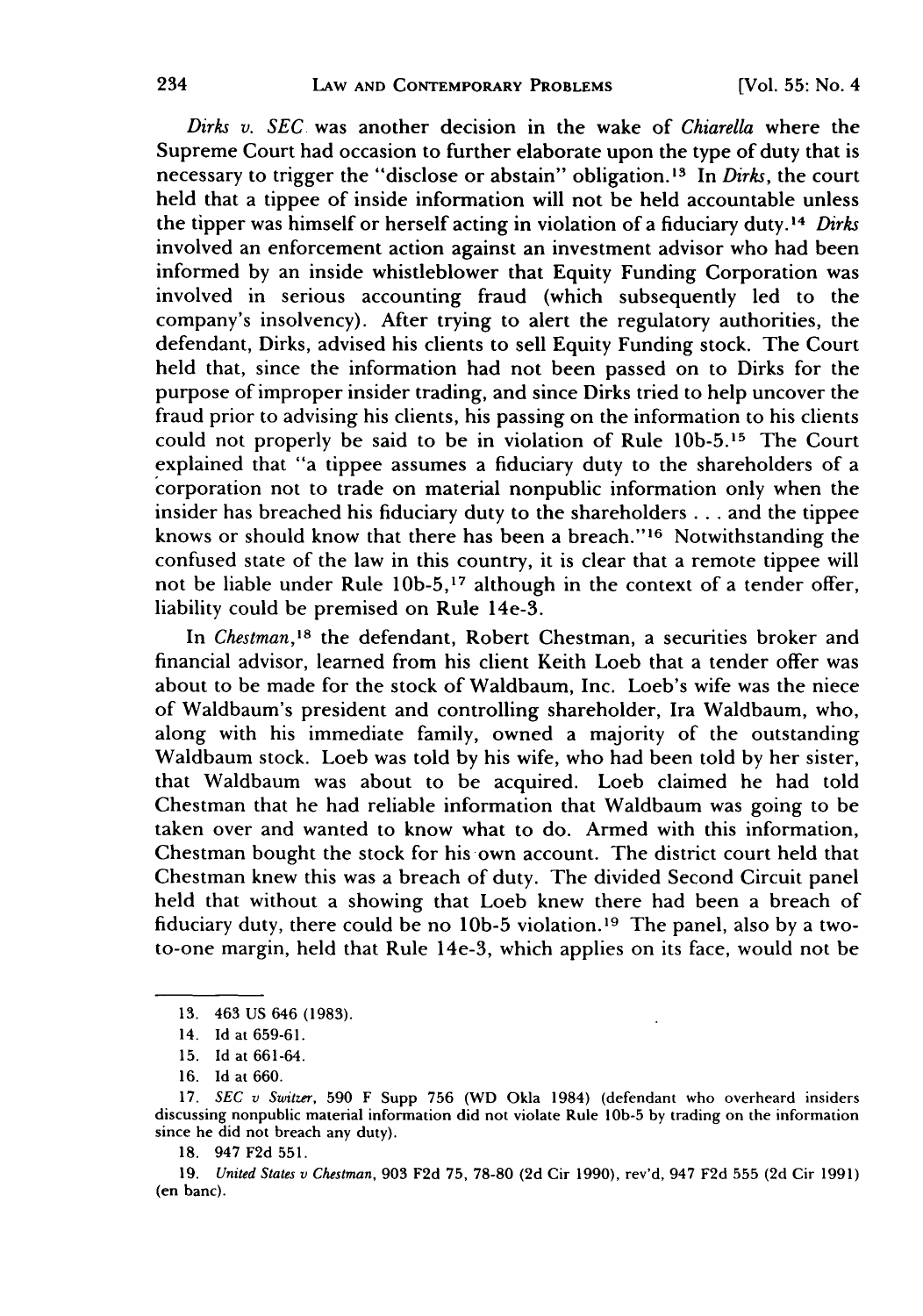valid as applied to these facts.<sup>20</sup> As noted above, when the Second Circuit heard the case en banc, it upheld the Rule 14e-3 conviction **by** an eleven-toone vote but overturned the Rule **lOb-5** conviction **by** a six-to-five margin.

There have been some modest steps to free the premise of insider trading regulation from its contemporary dependence upon an antecedent fiduciary relationship. For example, the SEC's only attempt to define improper trading **is** found in Rule 14e-3, which prohibits anyone other than a tender offeror or its affiliate from purchasing shares while in possession of material nonpublic information about a yet-to-be announced tender offer. 2' Since Rule 14e-3 **is** not couched in terms of an antifraud rule, it does not require breach of a duty; rather, it bases liability upon the possession and use of nonpublic information. <sup>22</sup>

Although provided with ample opportunities, Congress has shied away from addressing the problem directly. 23 In the past, Congress has considered the imposition of a "possession" test that, as is the case with Rule 14e-3, would prohibit trading while in possession of material nonpublic information. 24 Various observers have supported a "use" test which would have required proof that the trading was in fact based on the information.<sup>25</sup> Opposition to a possession test was based in part on the argument that it cast too wide a net **by** prohibiting conduct that did not, in fact, involve misuse of information. The opponents of the proposed "use" test argued that it was inappropriate to impose liability for trading that was motivated **by** factors other than reliance upon the confidential information.

# III

# **THE EUROPEAN COMMUNITY INSIDER TRADING DIRECTIVE**

The **EC** Insider Trading Directive stands in stark **contrast to** the failed congressional effort to proscribe insider trading. The Directive establishes a minimum uniform standard for legislation in each of the member states.<sup>26</sup> The directive confronts head-on the problem with which the courts in the

<sup>20.</sup> Id. Each of the three judges on the panel took a different approach to the Rule 14e-3 claim. Judge Minor would have sustained the conviction since, although the rule requires more than the mere possession of information, the prosecution had established more-namely, "that the trader [knew], or [had] reason to know, that the information was material and nonpublic *and* derive[d] directly or indirectly from an insider." 903 F2d at 84. Judge Carman was of the view that Rule 14e-3 can be violated only upon a showing of fraud; accordingly, he voted to reverse the conviction. **Id** at 87-88 (Carman concurring in part and dissenting in part). Judge Mahoney, who also voted for reversal, reasoned that since Rule 14e-3 does not impose a fraud requirement **by** its terms, the rule is invalid. Id at **85** (Mahoney concurring in part and dissenting in part).

<sup>21.</sup> **17** CFR *§§* 240.14e-3 (1991). This rule was promulgated in an attempt to overturn the impact of the *Chiarella* decision.

<sup>22.</sup> The validity of Rule 14e-3 was upheld **by** a ten to one decision in *United States v Chestman,* <sup>947</sup> F2d 555 (2d Cir 1991) (en banc), rev'g 903 F2d 75 (2d Cir 1990).

<sup>23.</sup> See, for example, Pitt & Hardison, 55 Law & Contemp Probs at 200-01 (cited in note 3). 24. See H Rep No 98-355, 98th Cong, 2d Sess 9, 13-14 (1983), reprinted in 1983 USCCAN

<sup>2274, 2282-84 (</sup>Insider Trading Sanctions Act legislative history).

<sup>25.</sup> Id.

<sup>26.</sup> EC Insider Trading Directive at preamble, art 6 (cited in note 2).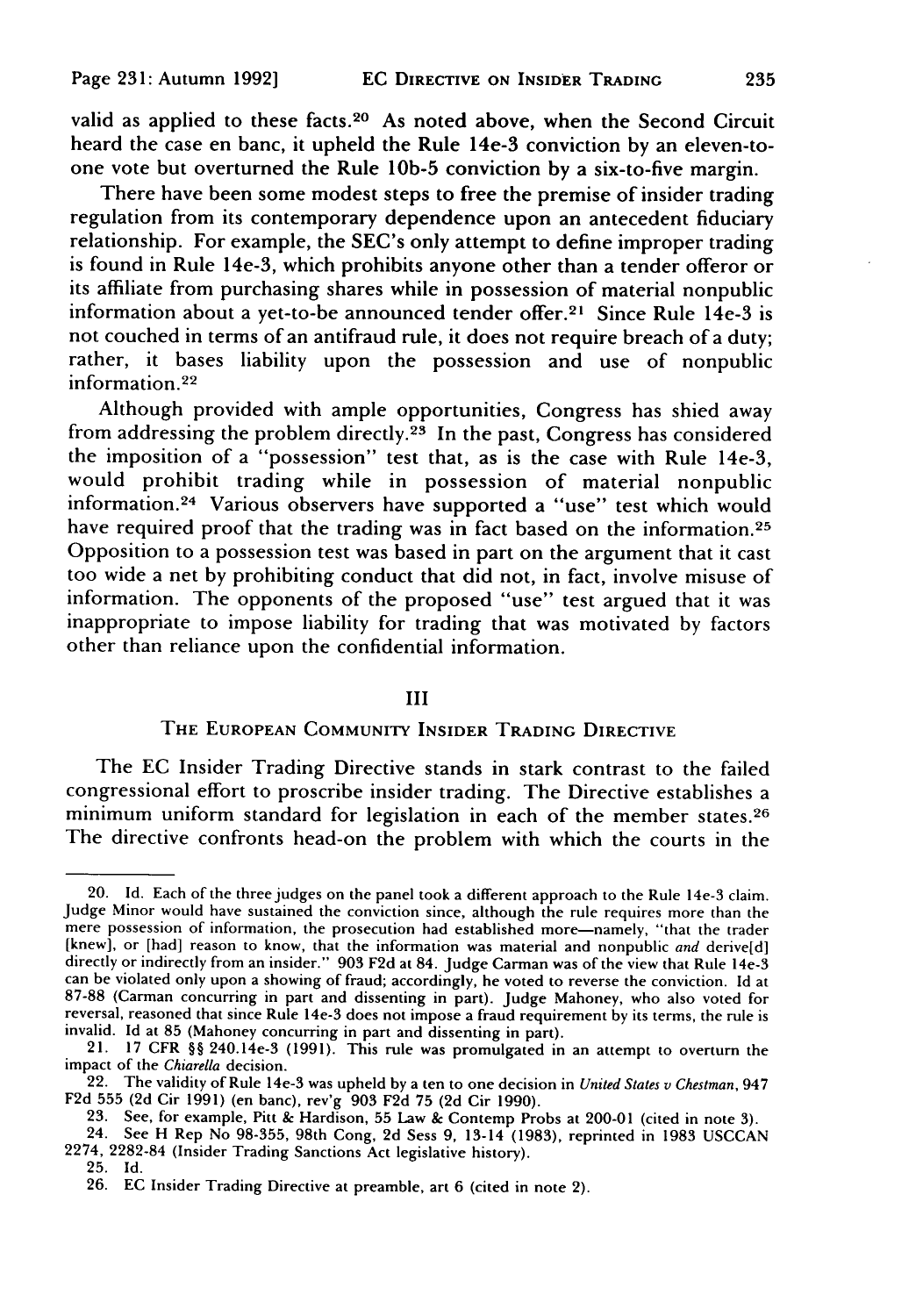United States have struggled since 1961—namely, the extent to which the prohibition extends to persons not in a fiduciary or other special relationship to the entity whose information is being used. The Directive not only defines "insider trading," but also categorizes various participants. The Directive sets forth four basic elements of the type of "inside information" that can form the basis of illegal trading: (1) the information is nonpublic; (2) the content is of a *precise* nature; (3) it relates either to an issuer of publicly traded securities (fundamental information) or to publicly traded securities (market information); and (4) if made public, the information would likely have a significant effect on the market price.<sup>27</sup>

The Directive divides persons who possess nonpublic information into two categories. "Primary" insiders are those persons who have acquired the information as a result of their employment or other direct positional access to the source of the information.28 "Secondary" insiders are those persons who have obtained the information, but not as a result of such a special relationship, from a source who was, directly or indirectly, a primary insider. <sup>29</sup> Primary insiders are prohibited from either trading and tipping, whereas secondary insiders are prohibited from trading but are not subject to the antitipping prohibitions. This gap in the legislation may reflect the impracticality of detecting and successfully prosecuting remote tipping of nonpublic information. Nevertheless, the commentary is devoid of any explanation for not subjecting secondary insiders to the antitipping provisions. Consistency mandates extending the antitipping rules to remote parties, at least to those who knowingly make a selective disclosure of information that they know originated from a corporate insider and that they know is inside information.

Under the EC Directive, determination of improper trading is based not on a fiduciary duty, but rather on trading while in possession of the information. This is the rule for both primary and secondary insiders. 30 In contrast, the antitipping rule is limited to primary insiders. Once it is established that a primary insider possesses material nonpublic information, he or she is prohibited from disclosing the information to a third party, unless such disclosure is in the normal course of the primary insider's employment, profession, or duties. <sup>31</sup>

The EC Directive attempts to strike a balance between the need to provide a clear and predictable rule and the fear of overregulating trading that does not present the pernicious effects of the unfair use of nonpublic information. The different tipping rules applicable to primary and secondary insiders may reflect an attempt to balance the need for effective insider trading enforcement against the risk of establishing too broad a prohibition. Another

**<sup>27.</sup>** Id at art 1(I).

<sup>28.</sup> **Id** at art 2(1).

<sup>29.</sup> Id at art 4.

<sup>30.</sup> Id at art 2(1), 4.

**<sup>31.</sup>** Id at art 3(a).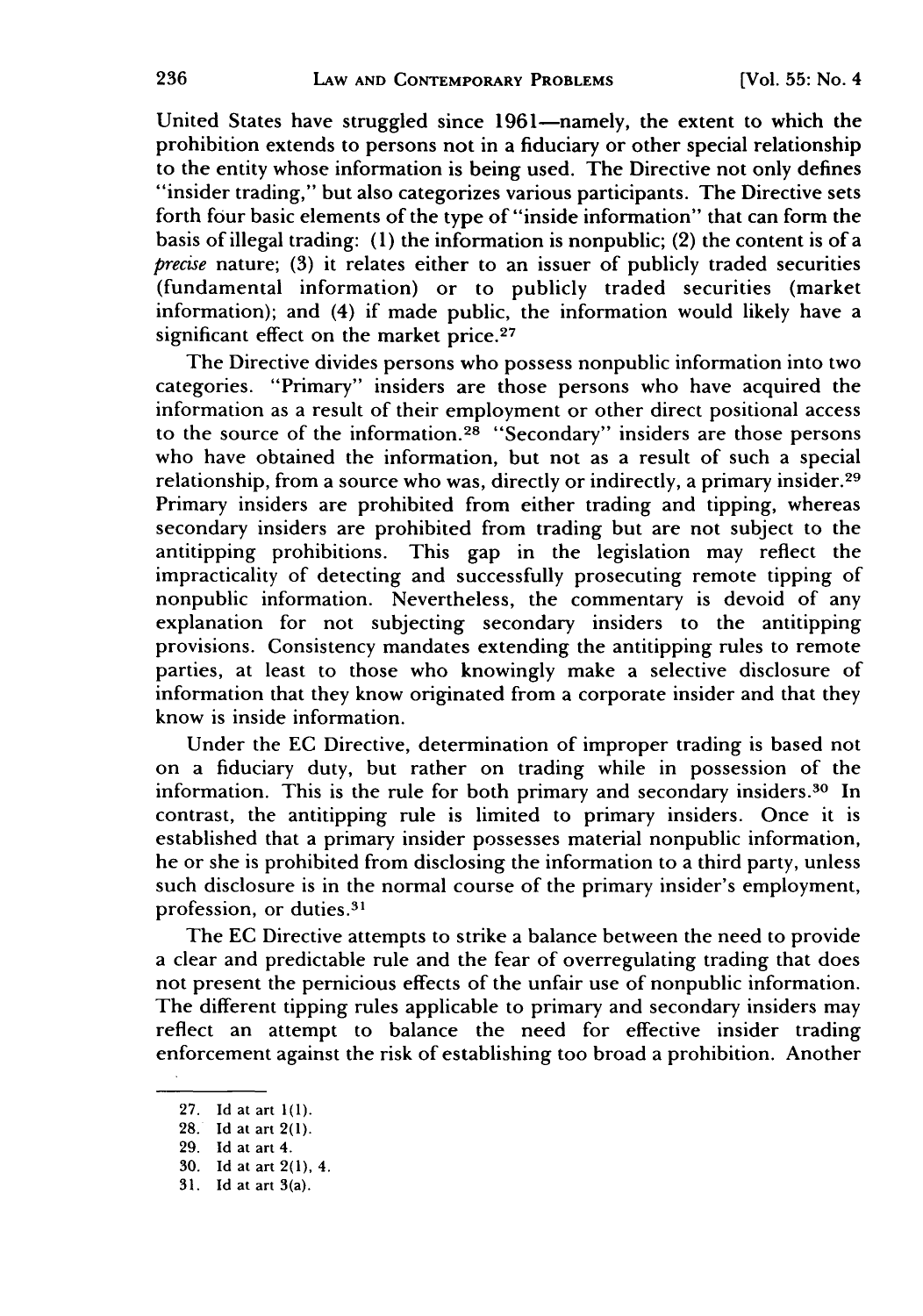example of the desire to place limits on the scope of what is considered to be improper trading is found in the exclusions from the mandated trading prohibitions. While member states can, of course, decide to adopt more stringent legislation, they are not required to do so. Various activities are not addressed **by** the Directive. For example, the Directive does not prohibit a tender offeror or its affiliate in a control transaction from acquiring shares prior to announcement of a takeover attempt.<sup>32</sup> Other practices not covered **by** the **EC** directive include: analyst estimates derived from publicly-available information, 33 and legitimate market-making, brokerage, and stabilization activities **by** investment firms.3<sup>4</sup>

As noted above, the United States stands to learn from the **EC** Directive's definition of improper trading. On the other hand, the Directive's attempt to eliminate material nonpublic information through its mandate that issuers disclose such information is not well designed. It is badly designed because, as described above, it leaves a gap in its coverage of secondary insiders. The **EC** Directive goes beyond insider trading **by** mandating issuer disclosure of material information.<sup>35</sup> The intent of the provision is to reduce the frequency of insider trading **by** regulating one of the factors that contributes to the environment that facilitates personal gain on nonpublic information. The environmental factor is weak affirmative disclosure requirements for issuers. The affirmative disclosure mandate is designed to eliminate the existence of nonpublic material information. Although the New York and American Stock Exchanges have a similar rule,<sup>36</sup> in practice, it is not effective because there may be important business reasons for keeping information confidential. Thus, for example, the Supreme Court has recognized that merger negotiations cannot be conducted in a fishbowl.<sup>37</sup>

It is questionable whether the **EC** affirmative disclosure mandate can or will have a significant effect in reducing insider trading. Furthermore, it puts companies in a most awkward position. Encouraging prompt disclosure is quite different from mandating it. Strict prohibitions against insiders who trade, coupled with an effective enforcement program, are adequate weapons

**<sup>32.</sup>** In contrast, **SEC** Rule 14e-3 expressly excludes bidder transactions from the reach of the rule's trading prohibitions. **17** CFR **§** 240.14e-3 **(1991).**

**<sup>33.</sup> CCH** Commentary on Control of Insider Dealing, **I** Common Mkt Rep **(CCH) 1763, 1763.05** (Directive No **89/592).**

<sup>34.</sup> **Id.** Other areas not covered include transaction **by** member states and/or their agents in furtherance of their monetary, exchange rate, or public debt management policies; brokers with insider information whose activities are limited to carrying out customers' instructions; stabilizing activities in connection with pricing of primary and secondary offerings; transactions based on estimates deprived from publicly available data; and communication of inside information to an enforcement authority. Id.

**<sup>35.</sup> EC** Insider Trading Directive at art **7** (cited in note 2).

**<sup>36.</sup>** New York Stock Exchange Company Manual **§§ 202.05, 202.06, 3** Fed Secur L Rptr **(CCH) 23,519, 23,520 (1989).** See also American Stock Exchange Company Guide **§§** 401, 402, 2 Am Stock Exchange Guide **(CCH)** 10,121-10,122 **(1992).**

**<sup>37.</sup>** *Basic, Inc. v Levinson,* 485 **US** 224 **(1988).** The rule in this country is that while a company cannot make materially misleading statements, it can simply refuse to make any comment. **Id;** see Thomas L. Hazen, *Rumor Control and Disclosure of Merger Negotiations or Other Control-Related Transactions: Full Disclosure or "No Comment"-The Only Safe Harbors,* 46 **Md L** Rev 954 **(1987).**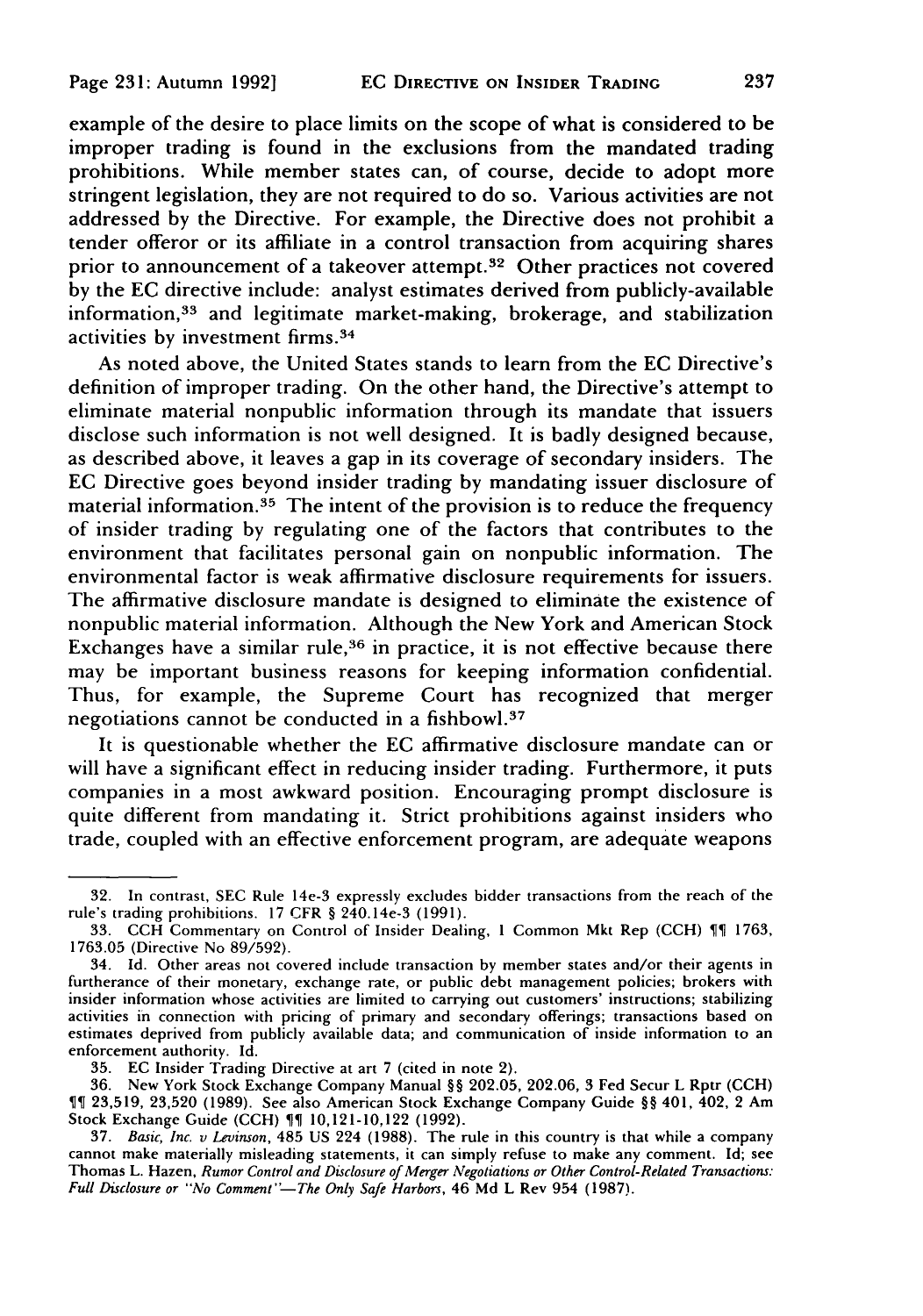against trading on the basis of material nonpublic information. Although some observers might quibble with the *location* of the EC Directive's lines, at least the lines are clearly drawn.

# IV

# A **COMPARISON OF THE UNITED STATES LAW ON INSIDER TRADING AND THE** EC **DIRECTIVE**

The clear definitional approach taken **by** the Directive is preferable to the murky rule in this country. Not only does the Directive provide certainty and predictability, it is capable of handling the difficult question of the liability of persons other than true insiders.

The advantages of the Directive are evident from examining how it would be applied to the facts of some of the key cases in this country. As is the case in the United States, true insiders are prohibited from trading on inside information. 38 Similarly, insiders are not permitted to pass the information on to others for their personal gain or for the purpose of improper trading **by** the tippees. 39 In *Chiarella,* the printer would qualify as a primary insider under the **EC** directive and thus would be prohibited both from trading on the information and from passing it on to someone else. The psychiatrist who trades on information provided **by** a patient would qualify as a primary insider because he had access to the information **"by** virtue of the exercise of his employment, profession, or duties."<sup>40</sup> This language would not include a family relationship and thus would track *Chestman* insofar as it would not find that the customer who obtained the information from his wife was more than a secondary insider and thus could not be liable for tipping (as opposed to trading on) the information. On the other hand, the broker obtained the information in the course of his employment and thus would seem to qualify as a primary insider under the **EC** directive and hence would be precluded from either trading or tipping.

**A** major difference between the **EC** Directive and the law in the United States is that the Directive would apply to remote tippees. **A** remote tippee who overhears the information, knowing it to be material and nonpublic, would qualify as a secondary insider since the "direct or indirect source of [the information] could not be other than a [primary insider]." $41$  The Directive thus focuses on the source of the information, not on whether the source breached a duty in passing on the information.<sup>42</sup> Congress stands to benefit from the EC's lesson if it is willing to adopt a definition that focuses on

**<sup>38.</sup> See** *SEC v Texas Gulf Sulphur Co.,* **401 F2d 833 (2d Cir 1968).**

**<sup>39.</sup>** See *United States v Carpenter,* **791 F2d** 1024, aff'd **by** an equally divided Court, 484 **US 19 (1987).** Compare *Dirks v SEC,* 463 **US** 646 **(1983)** (discussing in dictum the scope of tippee liability).

<sup>40.</sup> **EC** Insider Trading Directive at art 2 § **1** (cited in note 2).

<sup>41.</sup> **Id** at art 4. Compare *SEC v Switzer,* **590** F Supp **756** (WD **Okla** 1984) (remote tippee is **not** liable). See also *Dirks v SEC,* 463 **US** 646, **663** (tippee not liable without showing that the tipper breached a duty).

<sup>42.</sup> Compare *Dirks v SEC,* 463 **US** 646, **663** (indicating that for a tippee to be liable, the tip must be tainted with a breach of duty).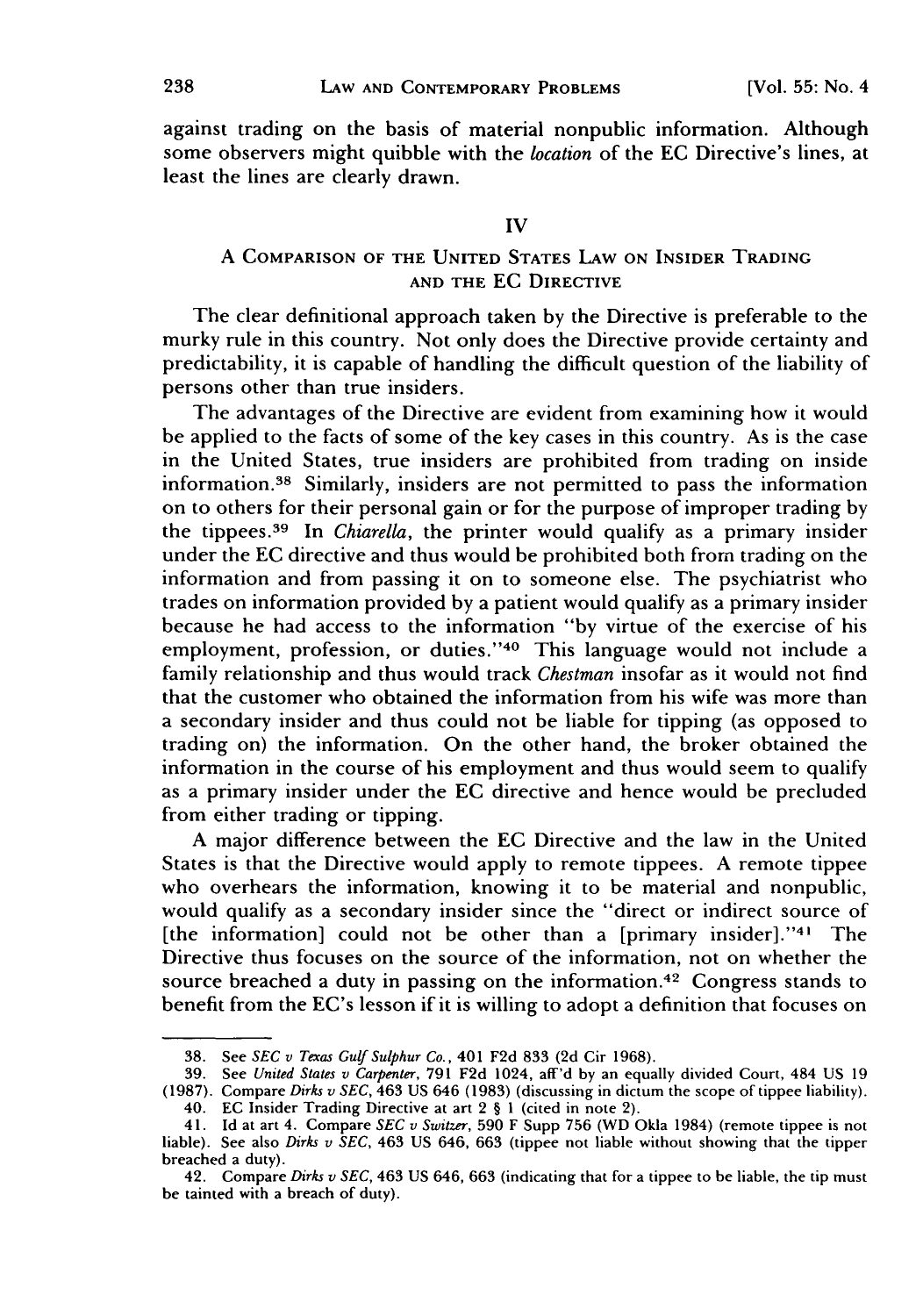possession and use of information rather than on a duty tied to a fraud-based rule.

# **V**

## **CONCLUSION**

The EC has accomplished something that the U.S. Congress has not been able to accomplish. By defining specifically the persons and transactions covered by insider trading prohibitions, the EC Directive provides certainty in the rule of law not found in the United States counterpart. Interestingly, much of the theory underlying the EC Directive was adopted from the United States case law. Congress should follow the EC approach and codify the law, thereby providing needed certainty and coherence.